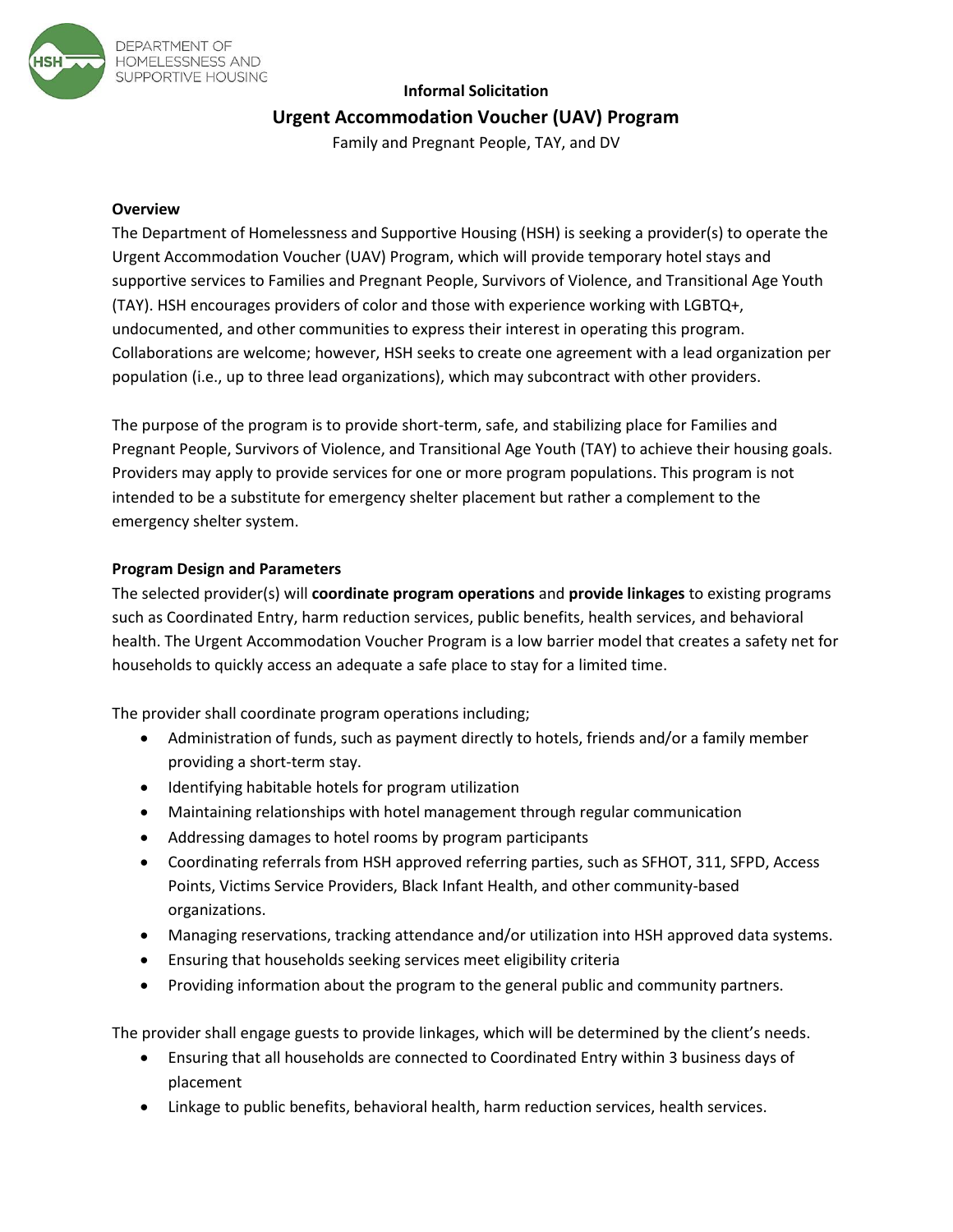- Providing housing focused case management during utilization of the Urgent Accommodation Voucher intent on problem solving and working towards permanent housing and/or longer term shelter arrangements.
- Wellness Checks in person on at least a weekly basis for stays over 7 days; checks can be more frequent at the discretion of the provider based on client need.
- Safety planning for survivors of violence to mitigate risk
- Transportation may be provided upon check in and check out of the hotel by way of bus fare, taxi, or ride sharing application if needed.

# **Program Design and Parameters**

- Providers must be able to respond to referrals to the Urgent Accommodation Voucher Program 24 hours a day, 7 days per week. Providers may accomplish this through a 24/7 crisis line or on-call function that is routed to the appropriate program staff to facilitate the voucher.
- Providers must have on-call capacity to respond if a client in an Urgent Accommodation Voucher has an emergency. Emergencies include:
	- $\circ$  A Domestic Violence situation where the perpetrator comes to the hotel (911 should be summoned in these instances, but the provider should be available to support the client as needed).
	- $\circ$  Medical or psychiatric emergencies in addition to calling the appropriate provider(s).
	- $\circ$  Critical incidents that involve law enforcement, fire department or other emergency personnel.
- Staffing Model:
	- $\circ$  Case Management: Case manager to client ratio model is a maximum of 1:15. Case managers must provide linkages to services and create a housing plan with the client. Housing focused case management must be provided at minimum during business hours from 8am-5pm, with flexibility for clients that may need early evening case management appointments. Case managers must inform clients of Urgent Accommodation Program rules and policies and enforce these policies under the guidance of HSH. For participants referred by Black Infant Health, case managers must coordinate care with the Black Infant Health clinicians linked to these participants.
	- $\circ$  Coordinator: In their staffing model, providers must have a coordinator separate from case management staff that ensures hotels meet minimum standards for health, safety, habitability, including a private bathroom, mini-fridge, microwave, accepts service animals, local phone service, fresh linens, free of pests or other hazards. The coordinator would also serve as a liaison to the hotel in terms of payment and other logistics such as damages to the hotel room, reservations, and concerns from hotel staff.

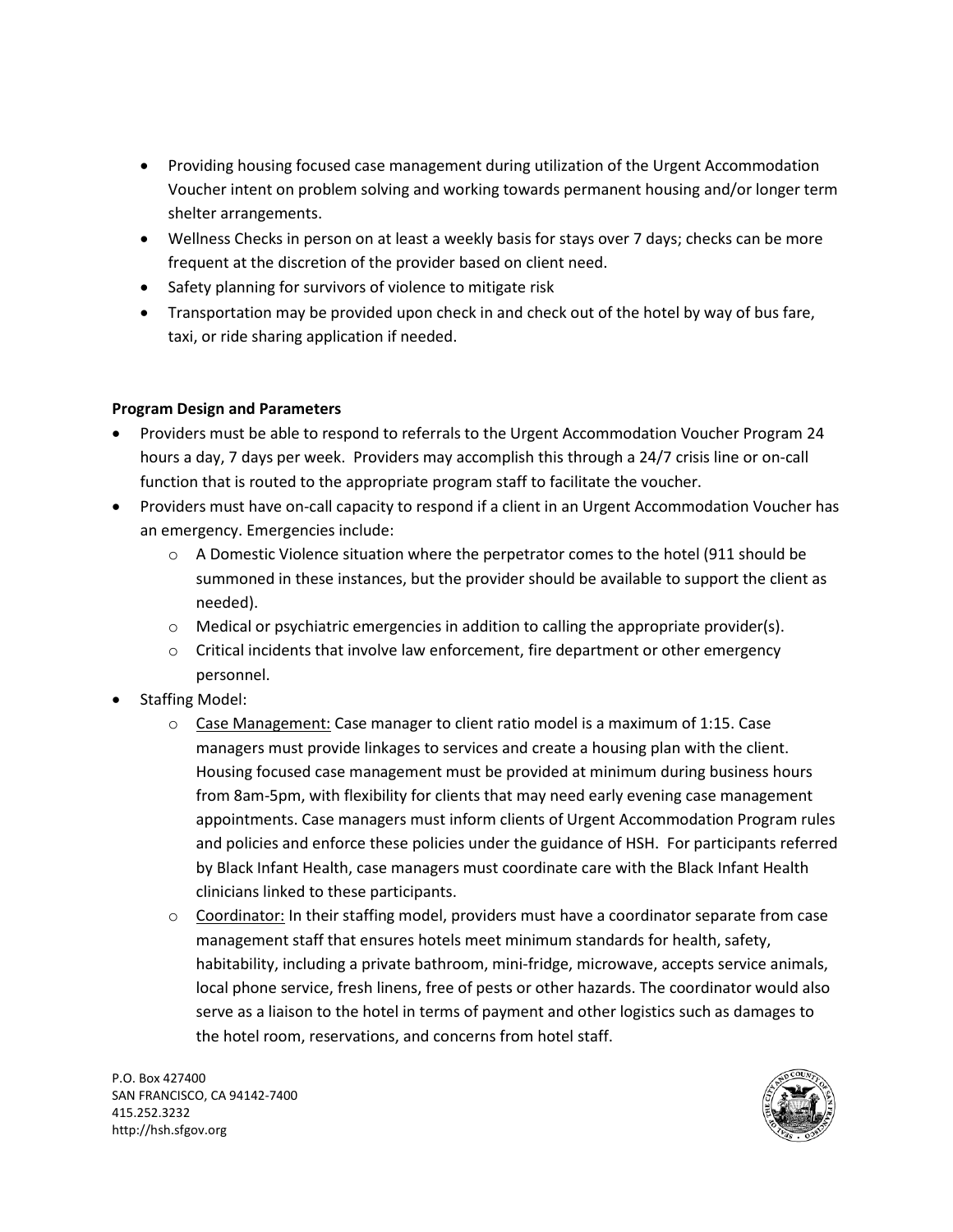• Length of stay for a hotel placement through the UAV program is up to 14 days. Extensions to this length of stay may be granted in alignment with the extension policy for HSH emergency shelter placements.

#### **Access and Referral**

Referrals into the program will be via HSH-approved methods and referral sources. HSH intends to use Coordinated Entry, Homeless Outreach Team(s), Families and Pregnant People, Transitional Age Youth and Survivors of Violence Service Providers as the primary source of referrals.

#### **Referral Sources**

- **Family and Pregnant People**: All Family Shelter Providers, SFHOT, HSOC, Access Points, 311, Police, Other SF City Agencies (e.g., SFDPH, Family & Children's Services, ZSFGH), Other HSH Shelter Providers. In addition, a portion of referrals will be dedicated to Black Infant Health.
- **Transitional Age Youth**: All Youth Shelter Providers, SFHOT, HSOC, Youth Access Points, 311, Police, Other SF City Agencies (e.g., DPH- TAY System of Care, Family & Children's Services, ZSFGH)
- **Survivors of Violence:** Victim Service Providers, SFHOT, HSOC, Access Points, 311, Police, Other SF City Agencies (e.g., Dept on the Status Women, SFDPH, Family & Children's Services, ZSFGH) Survivors referred to Urgent Accommodation Vouchers are expected to maintain their location confidential.

*Eligibility: all participants must meet eligibility criteria for services of the homelessness response system as defined by Coordinated Entry and not appropriate for shelter for one of the following reasons:*

- *Safety concern related to being traditional shelter space such as gender identity expression*
- *Safety concerns in remaining in the neighborhood after a situation of violence, imminent risk due to a perpetrator being released from jail, or other threat of harm.*
- *Shelter is being sought during evening or weekend hours when shelter placement though normal channels is unavailable.*
- *Shelter system is at capacity and not able to accommodate the household*
- *Physical health concerns such as recent surgery or other medical procedure that inhibits ability to navigate a congregate space.*
- *Reasonable Accommodation due to a documented disability or life safety concern.*
- *Other reasons as determined by provider not listed above*

**Referrals** are contingent on availability. The goal is to transition the individual or household to a shelter placement as quickly as possible from the Urgent Accommodation Voucher. If the household or

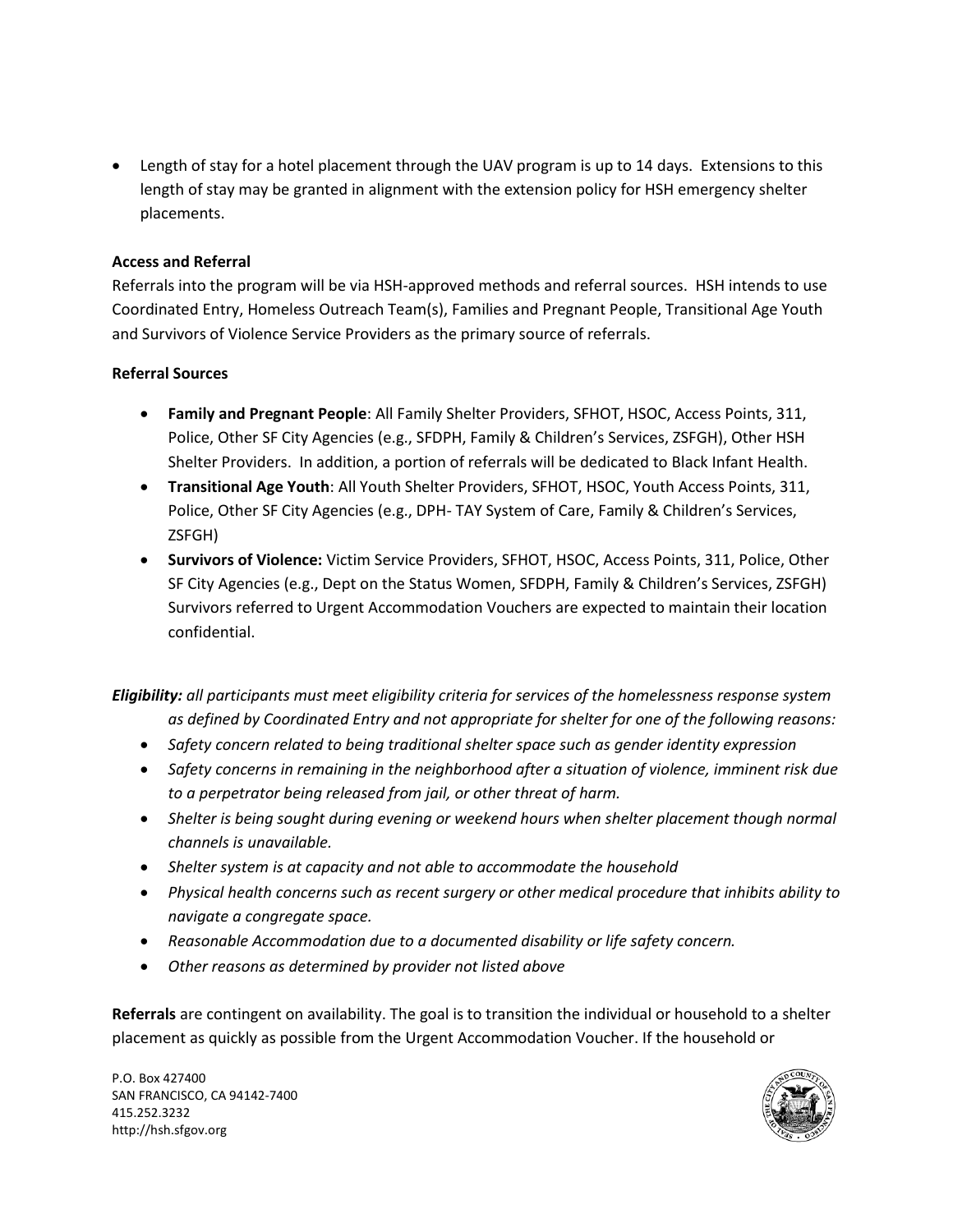individual declines shelter, their Urgent Accommodation Voucher will be revoked at the end of 7 days unless ongoing eligibility based on one of the criteria above is established.

Each population's provider (Family and Pregnant People, Transitional Age Youth, Survivors of Violence) will be responsible for managing referrals from referring entities listed above based on the inventory of Urgent Accommodation Vouchers that are available at any given time.

### **Service Objectives**

Quarterly and Annual Service Objectives:

- 100 percent of guests will have a Housing Stabilization Plan that includes clear goals objectives and identified barriers. Service connections, progress, and follow up on these service plans will be documented in the client's record.
- 100 percent of guests shall be offered referral for problem-solving and/or assessment via Coordinated Entry within 3 business days of receiving a UAV, unless there is an active assessment in the ONE System.
- 100 percent of guests with case management and referral needs shall be assisted to access benefits, employment services, health services, and related transportation support, if needed.
- Administer a point in time satisfaction survey prior to each UAV's recipient exit and achieve at least an 80 percent response rate for guests.

### **Outcome Objectives**

- A minimum of 75 percent of Urgent Accommodation Voucher participants will exit to a destination other than the street.
- A minimum of 75 percent of guests participating in a Satisfaction Survey will rate the UAV program services as good or excellent.

### **Concept Budget**

The attached Concept Budget is a guideline. It is based on a staffing structure described below. An interested provider can offer a different staffing structure in a proposed Appendix B, Budget. In the negotiation, the selected provider will be able to present alternative expenses, but the overall cost of the proposed provider budget should not exceed the amounts listed below for 12 months of operation, per program population.

- Family and Pregnant People-\$665,144 per fiscal year
- Transitional Age Youth-\$600,000 per fiscal year
- Survivors of Violence-\$300,000 per fiscal year

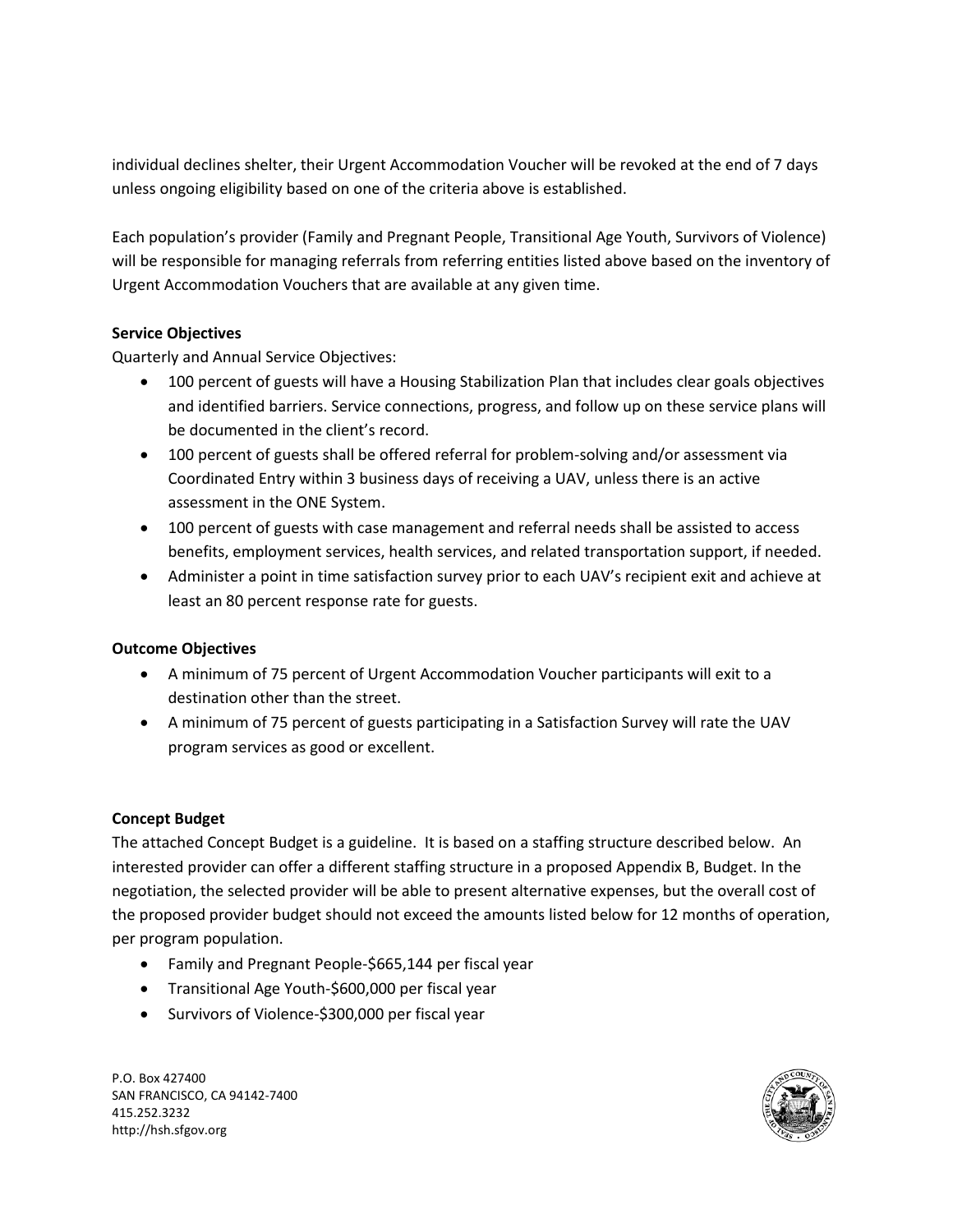Concept Budget Notes:

- Expenses in the concept budget are approximate line items such as rental payments for property and utilities are intended for headquarter offices where staff are based. Line items such as trash removal, hotel damages, and the urgent accommodation vouchers are to be expended on the hotel.
- The staffing structure in the Concept Budget is not a required structure. This staffing structure was created to target the overall budget based on HSH's experience with sites of this size and structure. Individual staffing positions, salaries, FTEs and benefits can be adjusted in the Appendix B.
- Client transportation, laundry, food, and hygiene items are meant to be supplemental to benefits such as CalWORKs, CalFresh, Medi-Cal, CALM, SSI, WIC, County Adult Assistance Program (e.g., General Assistance and PAES) are not meant to be the sole funding source for these client needs. These funds should be expended in the form client gift cards and pass through directly to the client. Providers are not expected to provide a meal service for this program.
- Although your analysis of the budget may result in changes, the overall cost (estimated for FY 2021- 22 and FY 22-23) should not be exceeded.
- Budget negotiations with the potential provider will occur once HSH has received responses and proposed budgets from interested providers.

#### **Staffing**

The Concept Budget has a proposed provider staffing model that includes on-call coverage, with:

- 1 Program Director 10%, per program population (e.g., Family and Pregnant People, Transitional Age Youth and Survivors of Violence)
- 1 Program Coordinator, per program population (e.g., Family and Pregnant People, Transitional Age Youth and Survivors of Violence)
- 1 Case Manager, per program population (e.g., Family and Pregnant People, Transitional Age Youth and Survivors of Violence)

### **How to Submit Interest in Being the Provider**

Interested providers must submit a proposal with the following information via email to [HSHTemporaryShelter@sfgov.org](mailto:HSHTemporaryShelter@sfgov.org) with the subject "Urgent Accommodation Vouchers Program Interest" by 5:00pm on Wednesday 6/8/2022:

- 1. Please select which program population (e.g., Family and Pregnant People, Transitional Age Youth and Survivors of Violence) you are applying for under the Urgent Accommodation Voucher Program.
	- a. You may apply for more than one program population

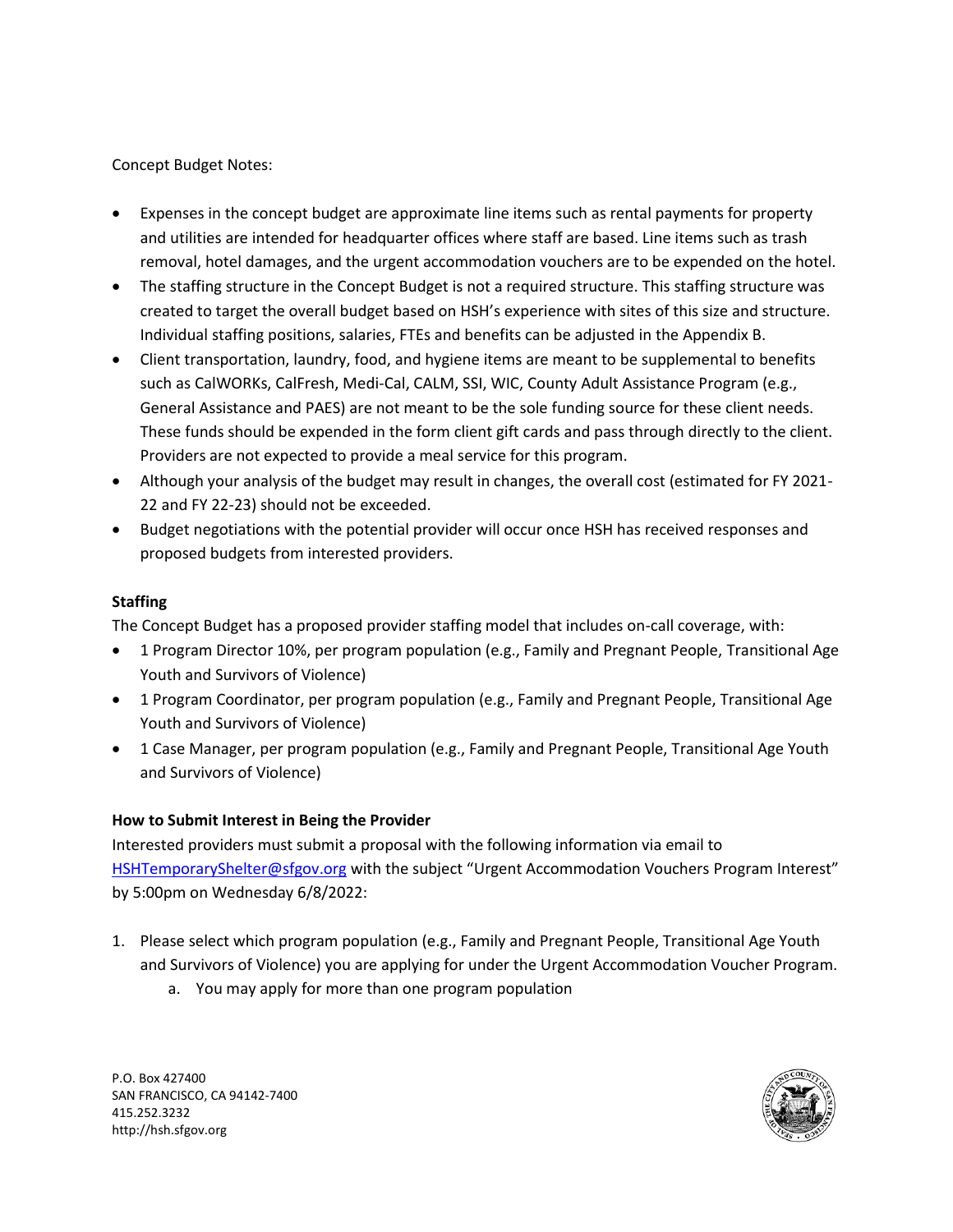- 2. Agency Contact Information
	- a. Lead Agency: Name, key contact personnel, address and contact information for the agency or lead agency in a collaboration submitting the budget in the body of your email. The lead agency must be a City vendor and will hold the contract with HSH and employ the Site Manager/lead program staff position.
	- b. Subcontract Agency (If Applicable): Name, key contact personnel, address and contact information for the collaborative agency. The response should include a letter from any collaborative agency stating an interest and intent to work with the lead agency to establish a Memorandum of Understand regarding this project. If a collaboration is proposed, a contract may not be activated if the collaborative partners are not able to continue to work together to establish a contract between the lead agency and the City and County of San Francisco, as well as Memorandum of Understanding agreements with partners that support the contract. If your proposed budget and response does not include a collaboration, this question can be marked "N/A" for Not Applicable.
- 3. Proposed Budget: Confirm that your budget will not exceed the amount allocated to your population, if including subcontractors, the indirect on each subcontract must be only applied to the first \$25,000. Interested providers need to submit a budget to HSH including proposed staffing structure. If a 12-month budget less than this not-to-exceed (e.g., Transitional Age Youth \$600k annually, Survivors of Violence \$300 and Families and Pregnant People \$665,144) amount cannot be negotiated, HSH may select another provider or collaborative. Please complete the budget narrative tab with descriptions and calculations, in addition to the salary and operating detail tabs.
- 4. Please describe in depth your knowledge of, approach, experience, and practices in working with the subpopulation(s) your organization is proposing to serve - Families and Pregnant People, Survivors of Violence, and/or Transitional Age Youth. Please speak to the ways in which your organization brings an equity lens to its work with the identified subpopulation(s).
- 5. Please briefly describe your staffing structure:
	- a. Provide a bullet narrative listing out positions and number of full-time equivalents (FTEs) for each position similar to the summary provided above that relates to the concept budget.
	- b. If including subcontractor(s), please indicate how the staffing will be structured and divided among the agencies. This can be done with specific positions in the budget narrative or by stating the rough percentage of positions each member of the collaboration will hire.
- 6. In order, to implement the Urgent Accommodation Voucher model, your agency will be responsible for placement and providing housing focused case management to ensure that clients are housed effectively within and outside of the HSH Homelessness Response System. Describe your approach